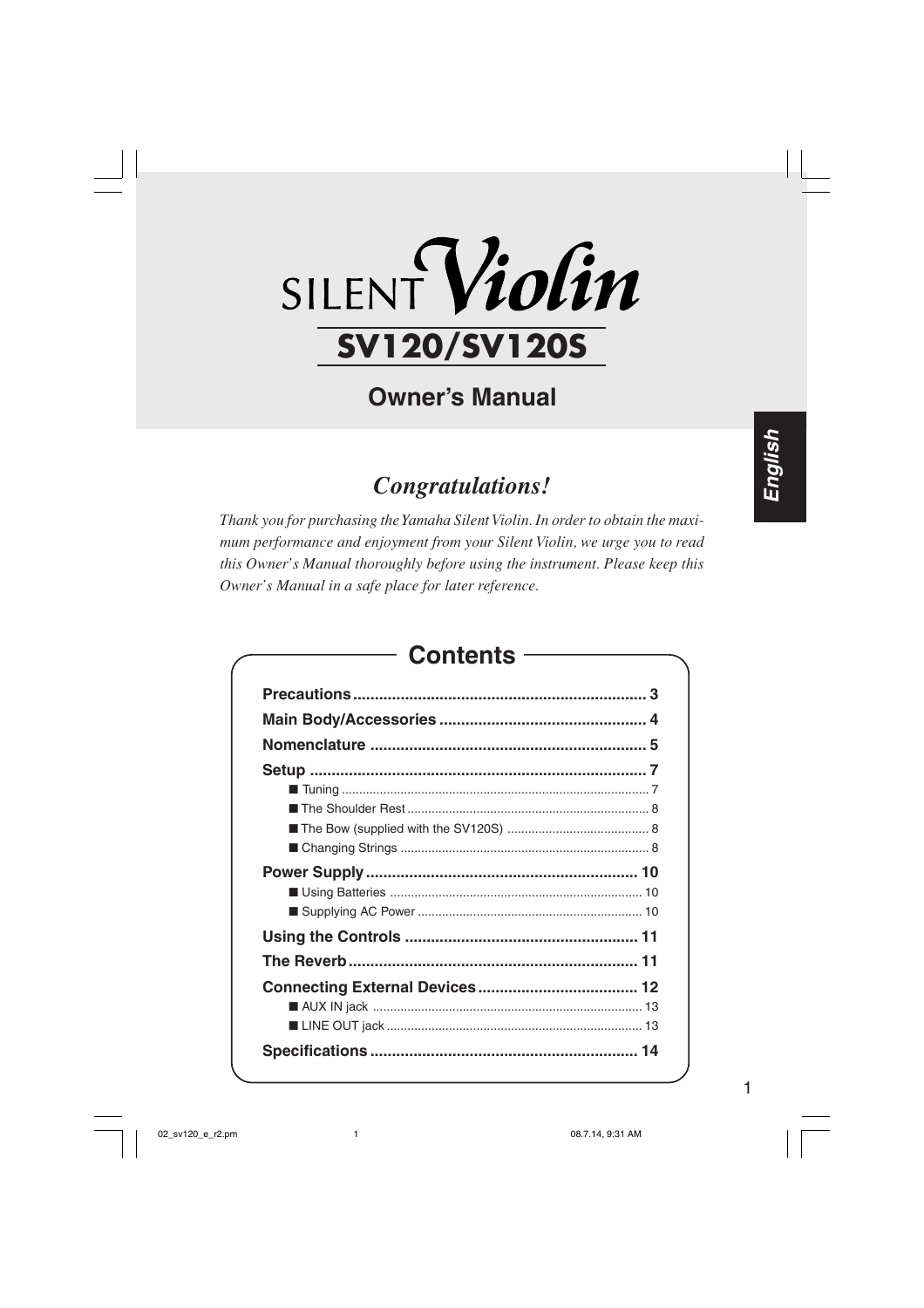# **SPECIAL MESSAGE SECTION**

This product utilizes batteries or an external power supply (adaptor). DO NOT connect this product to any power supply or adaptor other than one described in the manual, on the name plate, or specifically recommended by Yamaha.

This product should be used only with the components supplied or; a cart, rack, or stand that is recommended by Yamaha. If a cart, etc., is used, please observe all safety markings and instructions that accompany the accessory product.

**SPECIFICATIONS SUBJECT TO CHANGE:** The information contained in this manual is believed to be correct at the time of printing. However, Yamaha reserves the right to change or modify any of the specifications without notice or obligation to update existing units.

Do not attempt to service this product beyond that described in the usermaintenance instructions. All other servicing should be referred to qualified service personnel.

This product, either alone or in combination with an amplifier and headphones or speaker/s, may be capable of producing sound levels that could cause permanent hearing loss. DO NOT operate for long periods of time at a high volume level or at a level that is uncomfortable. If you experience any hearing loss or ringing in the ears, you should consult an audiologist. IMPORTANT: The louder the sound, the shorter the time period before damage occurs.

**NOTICE:** Service charges incurred due to a lack of knowledge relating to how a function or effect works (when the unit is operating as designed) are not covered by the manufacturer's warranty, and are therefore the owner's responsibility. Please study this manual carefully and consult your dealer before requesting service.

**ENVIRONMENTAL ISSUES:** Yamaha strives to produce products that are both user safe and environmentally friendly. We sincerely believe that our products and the production methods used to produce them meet these goals. In keeping with both the letter and the spirit of the law, we want you to be aware of the following:

**Battery Notice:** This product MAY contain a small non-rechargeable battery which (if applicable) is soldered in place. The average life span of this type of battery is approximately five years. When replacement becomes necessary, contact a qualified service representative to perform the replacement.

This product may also use "household" type batteries. Some of these may be rechargeable. Make sure that the battery being charged is a rechargeable type and that the charger is intended for the battery being charged.

When installing batteries, do not mix old batteries with new, or with batteries of a different type. Batteries MUST be installed correctly. Mismatches or incorrect installation may result in overheating and battery case rupture.

**Warning:** Do not attempt to disassemble or incinerate any battery. Keep all batteries away from children. Dispose of used batteries promptly and as regulated by the laws in your area. Note: Check with any retailer of household type batteries in your area for battery disposal information.

**Disposal Notice:** Should this product become damaged beyond repair, or for some reason its useful life is considered to be at an end, please observe all local, state, and federal regulations that relate to the disposal of products that contain lead, batteries, plastics, etc. If your dealer is unable to assist you, please contact Yamaha directly.

**NAMEPLATE LOCATION:** The nameplate is located on the bottom of the product. The model number, serial number, power requirements, etc., are located on this plate. You should record the model number, serial number, and the date of purchase in the spaces provided below and retain this manual as a permanent record of your purchase.

**Model Serial No.**

**Purchase Date**

92-BP

### **PLEASE KEEP THIS MANUAL**

### **FCC INFORMATION (U.S.A.)**

#### **1. IMPORTANT NOTICE: DO NOT MODIFY THIS UNIT!**

This product, when installed as indicated in the instructions contained in this manual, meets FCC requirements. Modifications not expressly approved by Yamaha may void your authority, granted by the FCC, to use the product.

- **2. IMPORTANT**: When connecting this product to accessories and/ or another product use only high-quality shielded cables. Cable/s supplied with this product MUST be used. Follow all installation instructions. Failure to follow instructions could void your FCC authorization to use this product in the USA.
- **3. NOTE:** This product has been tested and found to comply with the requirements listed in FCC Regulations, Part 15 for Class "B" digital devices. Compliance with these requirements provides a reasonable level of assurance that your use of this product in a residential environment will not result in harmful interference with other electronic devices. This equipment generates/uses radio frequencies and, if not installed and used according to the instructions found in the user's manual, may cause interference harmful to the operation of

other electronic devices. Compliance with FCC regulations does not guarantee that interference will not occur in all installations. If this product is found to be the source of interference, which can be determined by turning the unit "OFF" and "ON", please try to eliminate the problem by using one of the following measures:

Relocate either this product or the device that is being affected by the interference.

Utilize power outlets that are on different branch (circuit breaker or fuse) circuits or install  $\Delta C$  line filter/s.

In the case of radio or TV interference, relocate/reorient the antenna. If the antenna lead-in is 300 ohm ribbon lead, change the lead-in to co-axial type cable.

If these corrective measures do not produce satisfactory results, please contact the local retailer authorized to distribute this type of product. If you cannot locate the appropriate retailer, please contact Yamaha Corporation of America, Electronic Service Division, 6600 Orangethorpe Ave, Buena Park, CA 90620

The above statements apply ONLY to those products distributed by Yamaha Corporation of America or its subsidiaries.

### **CANADA**

THIS DIGITAL APPARATUS DOES NOT EXCEED THE "CLASS B" LIMITS FOR RADIO NOISE EMISSIONS FROM DIGITAL APPARATUS SET OUT IN THE RADIO INTERFERENCE REGULATION OF THE CANADIAN DEPARTMENT OF COMMUNICATIONS.

LE PRESENT APPAREIL NUMERIQUE N'EMET PAS DE BRUITS RADIOELECTRIQUES DEPASSANT LES LIMITES APPLICABLES AUX APPAREILS NUMERIQUES DE LA "CLASSE B" PRESCRITES DANS LE REGLEMENT SUR LE BROUILLAGE RADIOELECTRIQUE EDICTE PAR LE MINISTERE DES COMMUNICATIONS DU CANADA.

• Ceci ne s'applique qu'aux produits distribués par Yamaha Canada Musique Ltée.

<sup>•</sup> This applies only to products distributed by Yamaha Canada Music Ltd.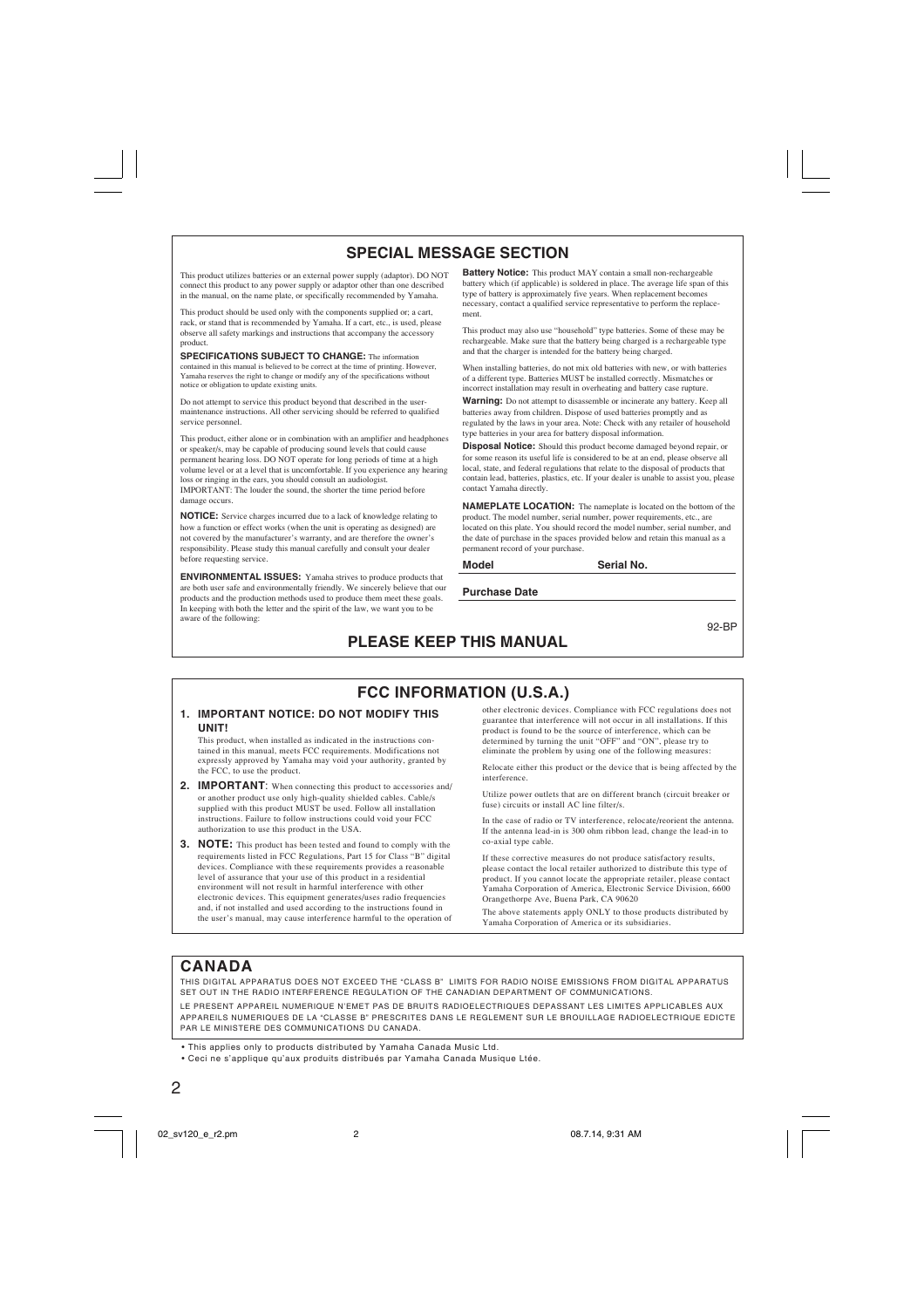### **Your Silent Violin will give you years of reliable service if you follow the simple rules given below:**

### ■**Location**

Do not expose it to the following conditions to avoid deformation, discoloration, or more serious damage.

- Direct sunlight (e.g. near a window).
- High temperatures (e.g. near a heat source, outside, or in a car during the daytime).
- Excessive humidity.
- Excessive dust.
- Strong vibration

### ■ Power Supply

- Turn the power switch OFF when not in use.
- If you use an AC power adaptor, unplug the adaptor from the AC outlet if not to be used for an extended period of time.
- Unplug the AC power adaptor during electric storms.
- Avoid plugging the AC power adaptor into the same AC outlet as appliances with high power consumption, such as electric heaters or ovens. Also avoid using multi-plug adaptors since these can result in reduced sound quality and possibly damage.

### ■ **Turn Power OFF When Making Connections**

• To avoid damage to the Silent Violin and other devices to which it is connected (a sound system, for example), turn the power switches of all related devices OFF prior to connecting or disconnecting audio cables.

### ■**Handling and Transport**

- Never apply excessive force to the controls, connectors or other parts.
- Always unplug cables by gripping the plug firmly, not by pulling on the cable.
- Disconnect all cables before moving the unit.
- Physical shocks caused by dropping, bumping, or placing heavy objects on the unit can result in scratches and more serious damage.

### ■ **Cleaning**

- Clean the cabinet and panel with a dry soft cloth.
- A slightly damp cloth may be used to remove stubborn grime and dirt.
- Never use cleaners such as alcohol or thinner.
- Avoid placing vinyl objects on top of the unit (vinyl can stick to and discolor the surface).

#### ■ **Electrical Interference**

• This unit contains electric circuitry and may cause interference if placed too close to radio or television receivers. If this occurs, move it further away from the affected equipment.

**YAMAHA is not responsible for damage caused by improper handling or operation.**

#### **Information for Users on Collection and Disposal of Old Equipment and used Batteries**



These symbols on the products, packaging, and/or accompanying documents mean that used electrical and electronic products and batteries should not be mixed with general household waste. For proper treatment, recovery and recycling of old products and used batteries, please take them to applicable collection points, in accordance with your national legislation and the Directives 2002/ 96/EC and 2006/66/EC.

By disposing of these products and batteries correctly, you will help to save valuable resources and prevent any potential negative effects on human health and the environment which could otherwise arise from inappropriate waste handling.

For more information about collection and recycling of old products and batteries, please contact your local municipality, your waste disposal service or the point of sale where you purchased the items.



#### **[For business users in the European Union]**

If you wish to discard electrical and electronic equipment, please contact your dealer or supplier for further information.



 $Cd$ 

#### **[Information on Disposal in other Countries outside the European Union]** These symbols are only valid in the European Union. If you wish to discard these items, please

contact your local authorities or dealer and ask for the correct method of disposal.

#### **Note for the battery symbol (bottom two symbol examples):**

This symbol might be used in combination with a chemical symbol. In this case it complies with the requirement set by the Directive for the chemical involved.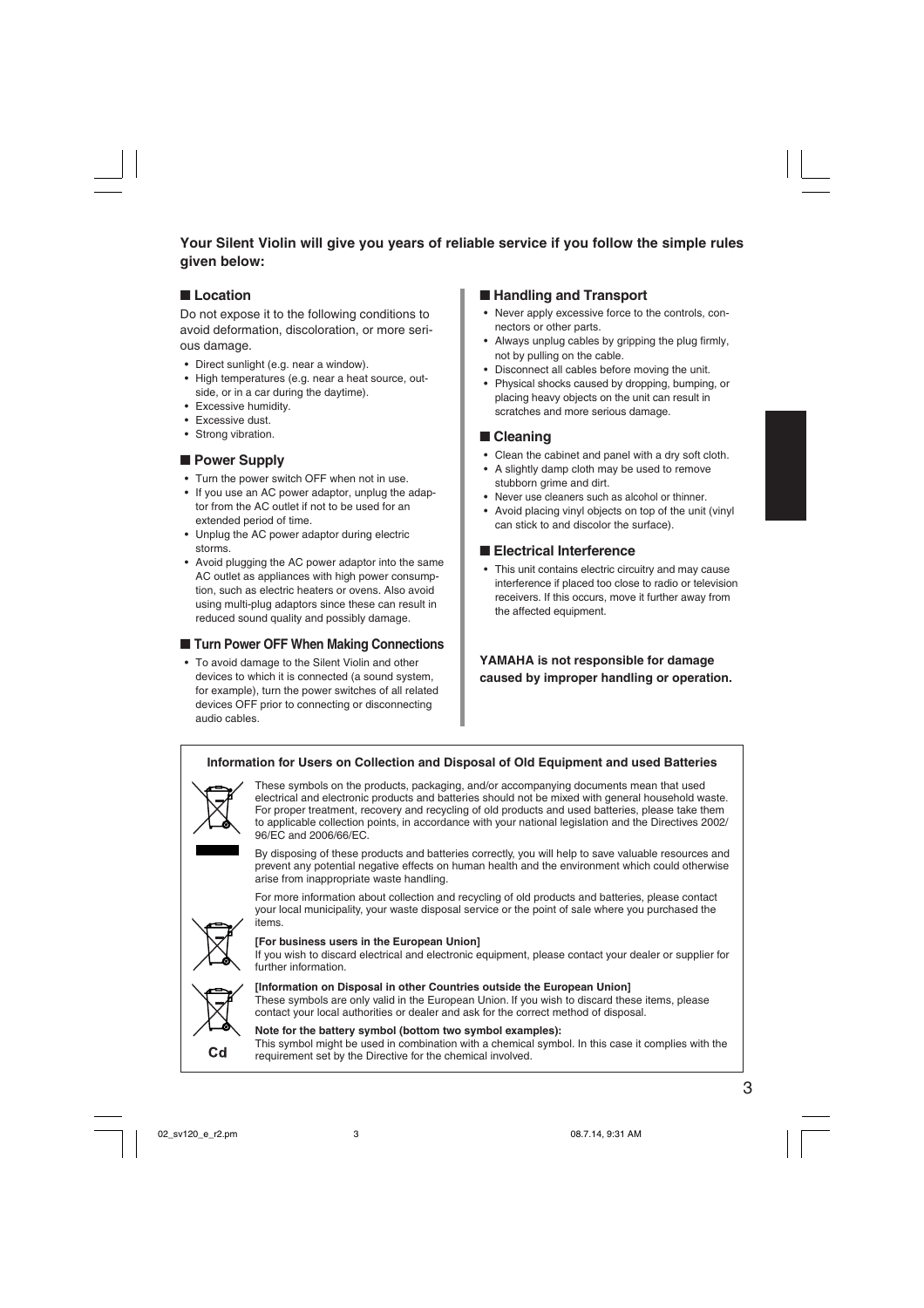# **Main Body/Accessories**

After opening the packaging, please check that all the parts listed below are included.

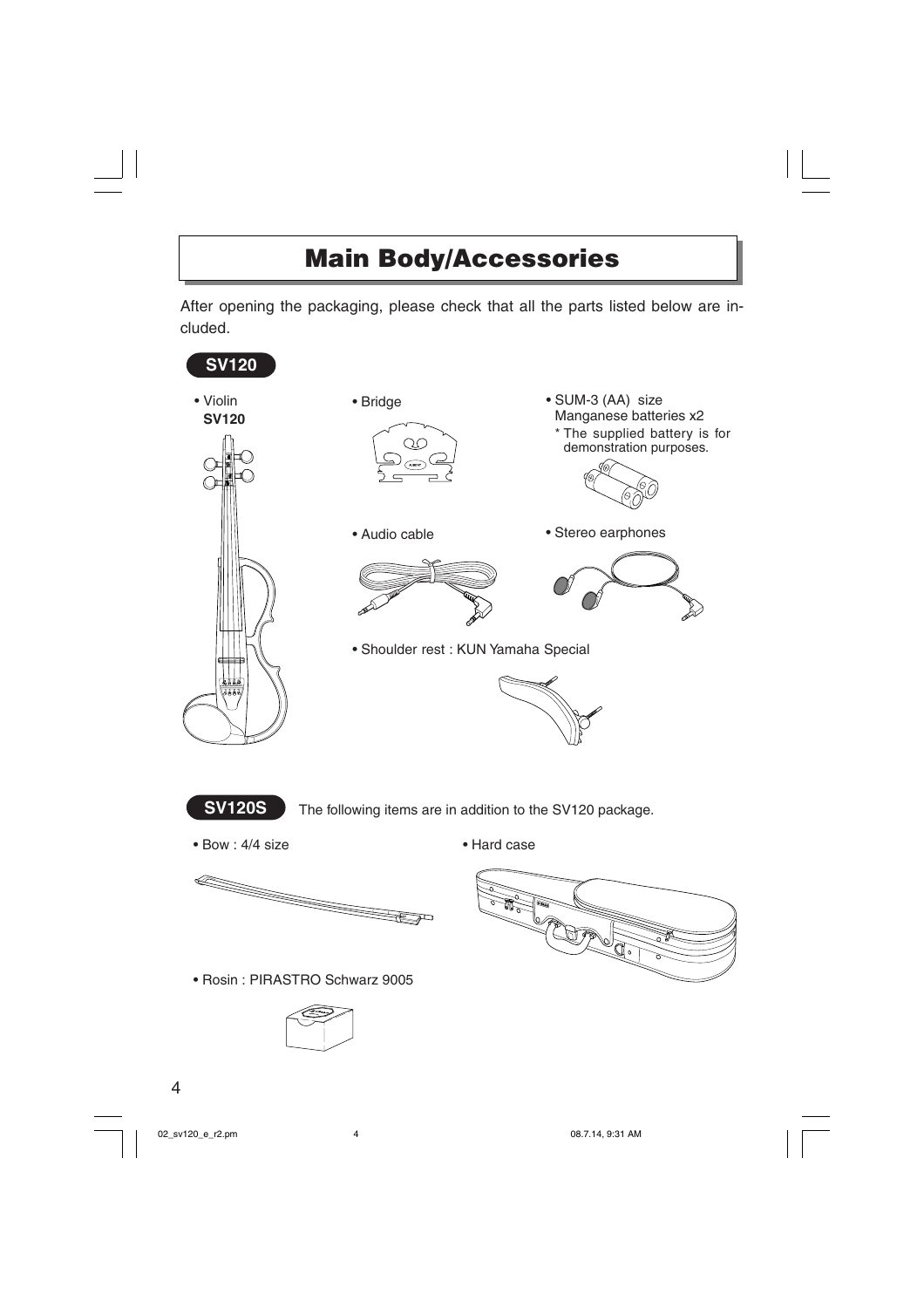# **Nomenclature**

# ● **Front**

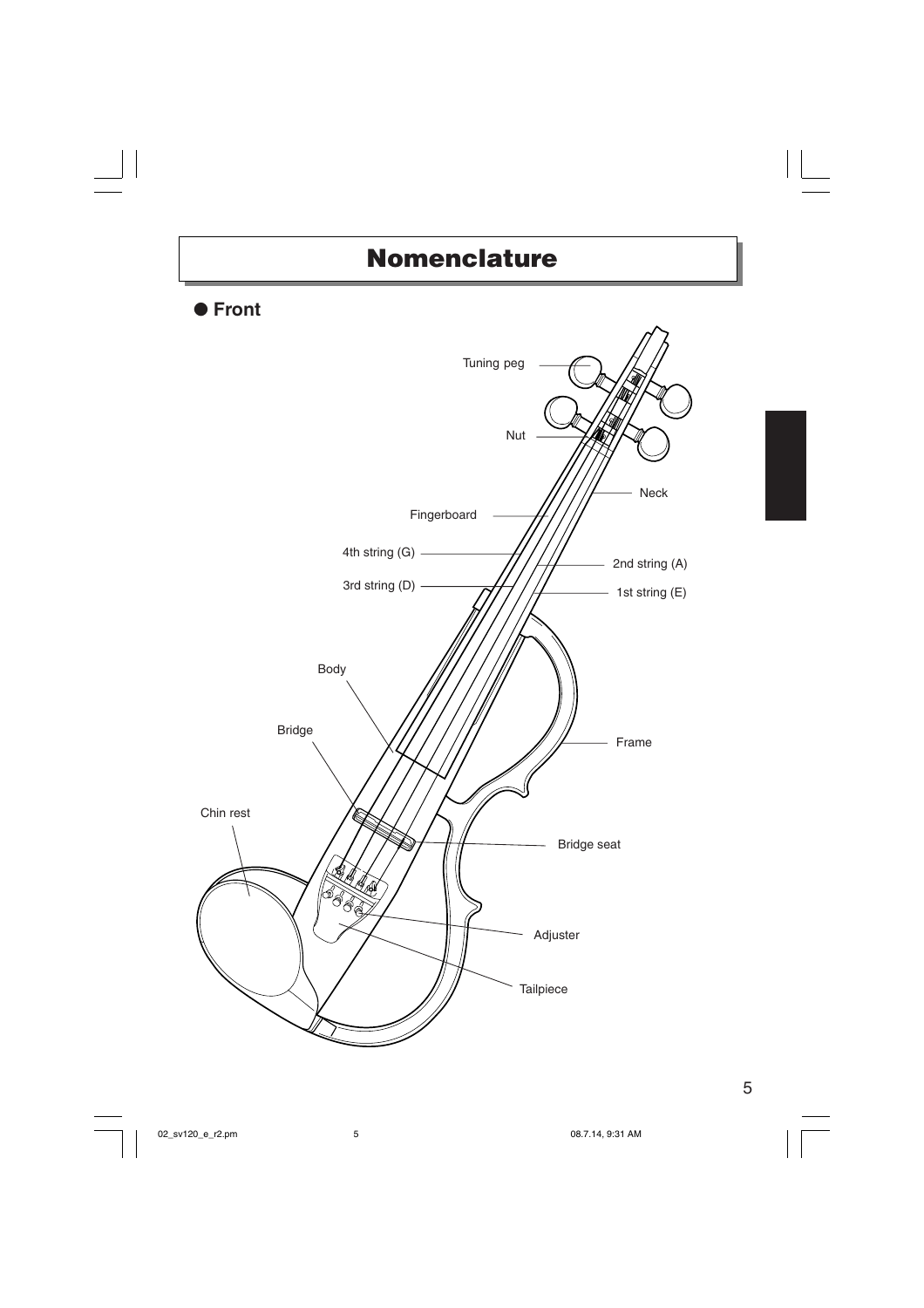

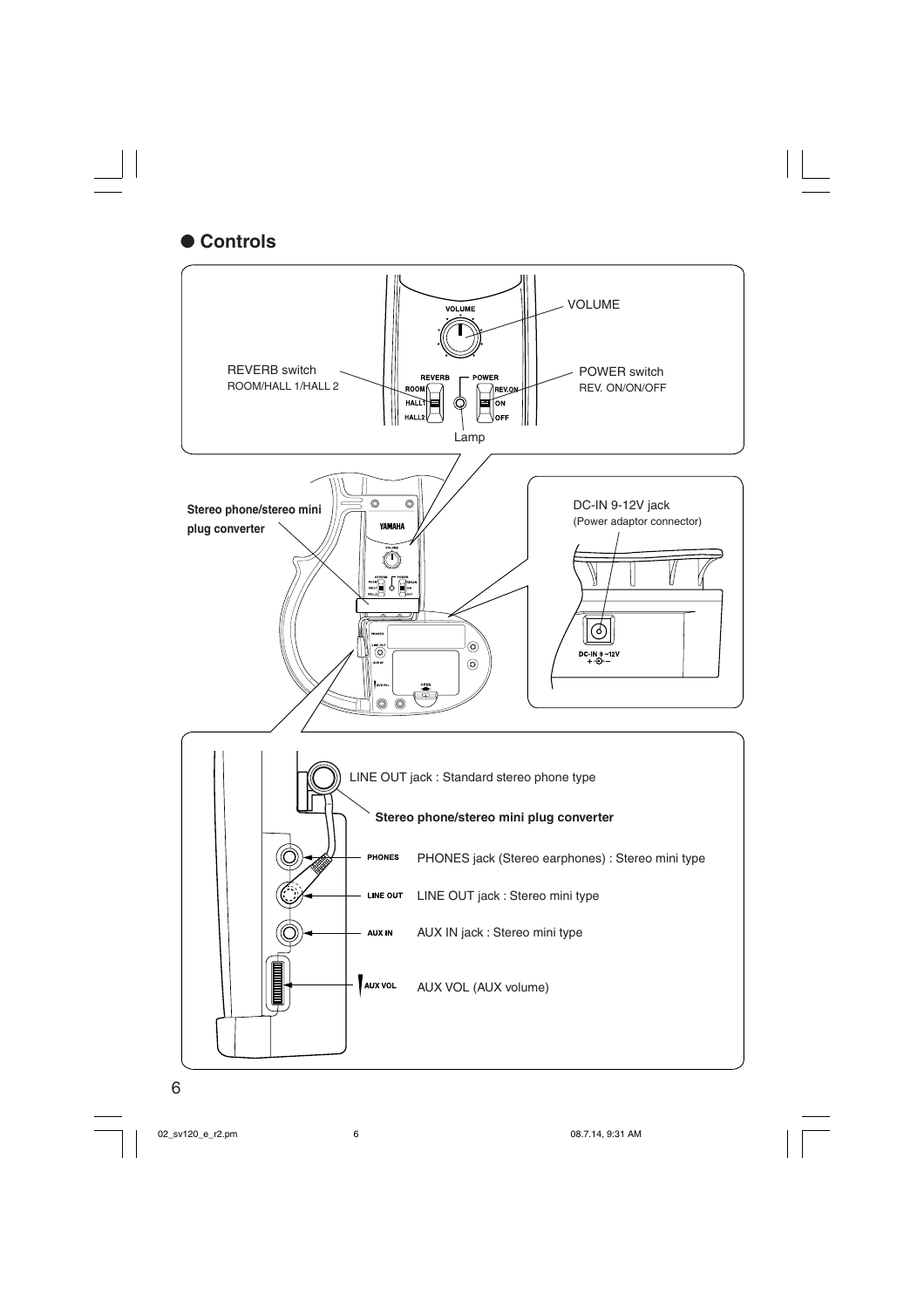# ■ **Tuning**

The Silent Violin is shipped from the factory with the bridge unfitted. First, set up the bridge and then proceed with tuning.

- The lower side of the bridge supports the 1st string (E), the higher side supports the 4th string (G). Make sure the bridge is placed properly, then set the bridge in the bridge seat. The side of the bridge with the  $(AUBERT)$  logo should face the tailpiece.
- Ensure that the bridge stands vertically. If it leans to one side, use both hands to adjust. Make sure that each string passes over the corresponding slits in the bridge.
- The strings are tuned to the following pitches. The 1st string is tuned to E, the 2nd string to A, the 3rd string to D, and the 4th string to G.

Use a piano, tuning fork, tuner, etc., and adjust the pitch of each string using the tuning pegs. When rotating the peg, apply firm pressure towards the head stock.



- After tuning is complete, make sure the bridge is still properly aligned. If the bridge is leaning in either direction, slightly loosen the strings and carefully re-align the bridge using both hands.
- Finally, use the adjuster to fine tune the strings.



[Looking from the tailpiece]







[Bridge is placed vertically]

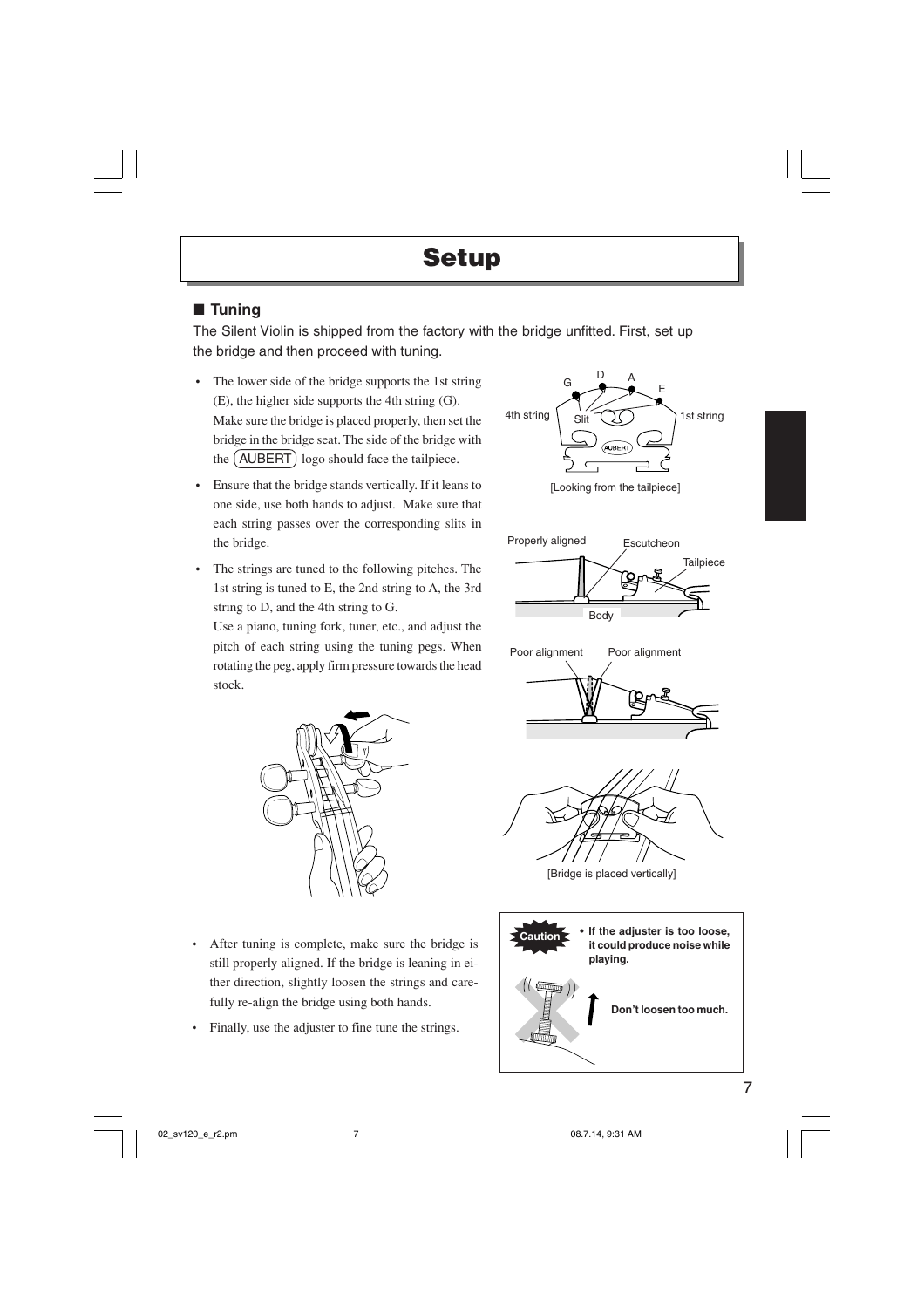### ■ The Shoulder Rest

The shoulder rest accessory is supplied to give you added support when holding the violin between your shoulder and chin. Refer to the illustration and insert the shoulder rest into the holes provided (on the rear of the instrument) to suit your playing position.

- **• If the instrument can be held comfortably without the shoulder rest, the use of the rest won't be necessary.**
- **• The pins on the shoulder rest slightly point outward. When you attach the shoulder rest, insert one pin about half way into its hole, and then slightly bend the shoulder rest so that the second pin aligns with the corresponding hole, and insert.**



# ■ **The Bow (supplied with the SV120S)**

- Apply rosin to the bow hairs before using. Before using the bow for the first time, apply rosin carefully and evenly to the whole bow. From the 2nd time, apply a small amount of rosin to the bow hairs.
- Loosen the bow whenever the bow is not used.
- If the bow is not used for an extended period of time, the hairs may suffer damage caused by insects. Please treat with care.



# ■ **Changing Strings**

As the strings get old, sound quality will gradually decrease, and it will become difficult to tune the instrument. Change the strings as soon as you think they are getting old.

- **• The end of the strings are sharp and can cut fingers. Use caution when changing strings.**
- **• When changing or adjusting strings, do not put your face close to the instrument. The string may suddenly break resulting in eye or other unexpected injuries.**

#### **Winding the Strings**

**1** Before you string the instrument, set the adjuster so that it is in the middle of its adjustment range. (All adjusters)



The adjuster should be set to the middle of its adjustment range.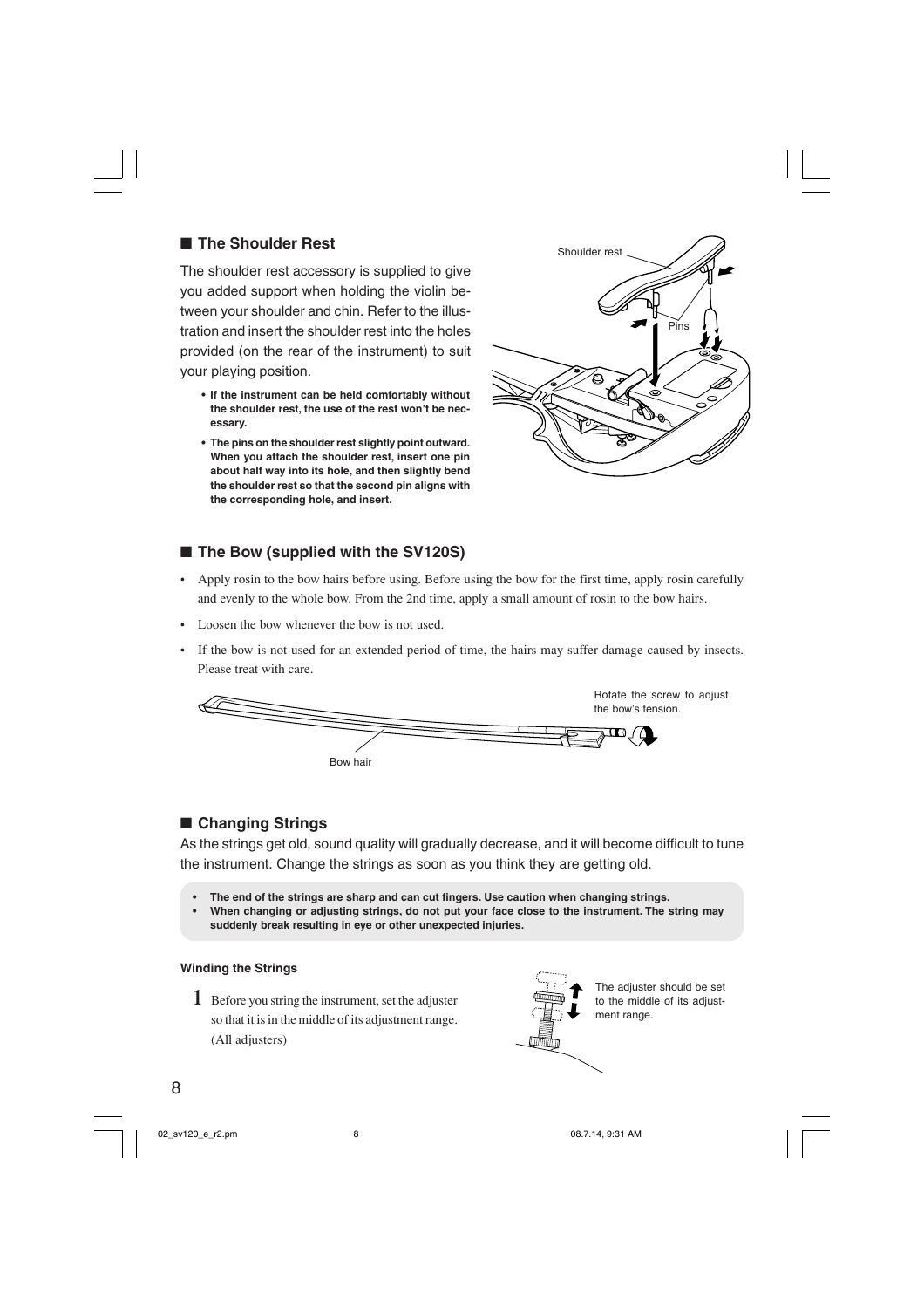- **2** Place the ball (on the end of the string) in the notch on the adjuster. Make sure the ball is properly inserted in the adjuster's notch.
- **3** Insert the other end of the string into the hole on the tuning peg. Ensure that the string is wound on the right side of the hole for the 1st (E) and 2nd (A) strings, and on the left side of the hole for the 3rd (D) and 4th (G) strings. Next, check the bridge does not fall over as you wind the strings. Ensure that the strings pass over the corresponding slits on the top of the bridge. (Make sure that the bridge is standing vertically.)

The 1st string (E) has a protective tube on it. Make sure the tube is placed on the bridge as shown in the illustration.

- **4** Use a piano, tuning fork, tuner, etc., and adjust the pitch of each string using the tuning pegs.
- **5** Finally, use the adjuster to fine tune the strings.



![](_page_8_Picture_6.jpeg)

**• When the instrument is not going to be used for an extended period of time, loosen the strings until the pitch drops a whole tone.**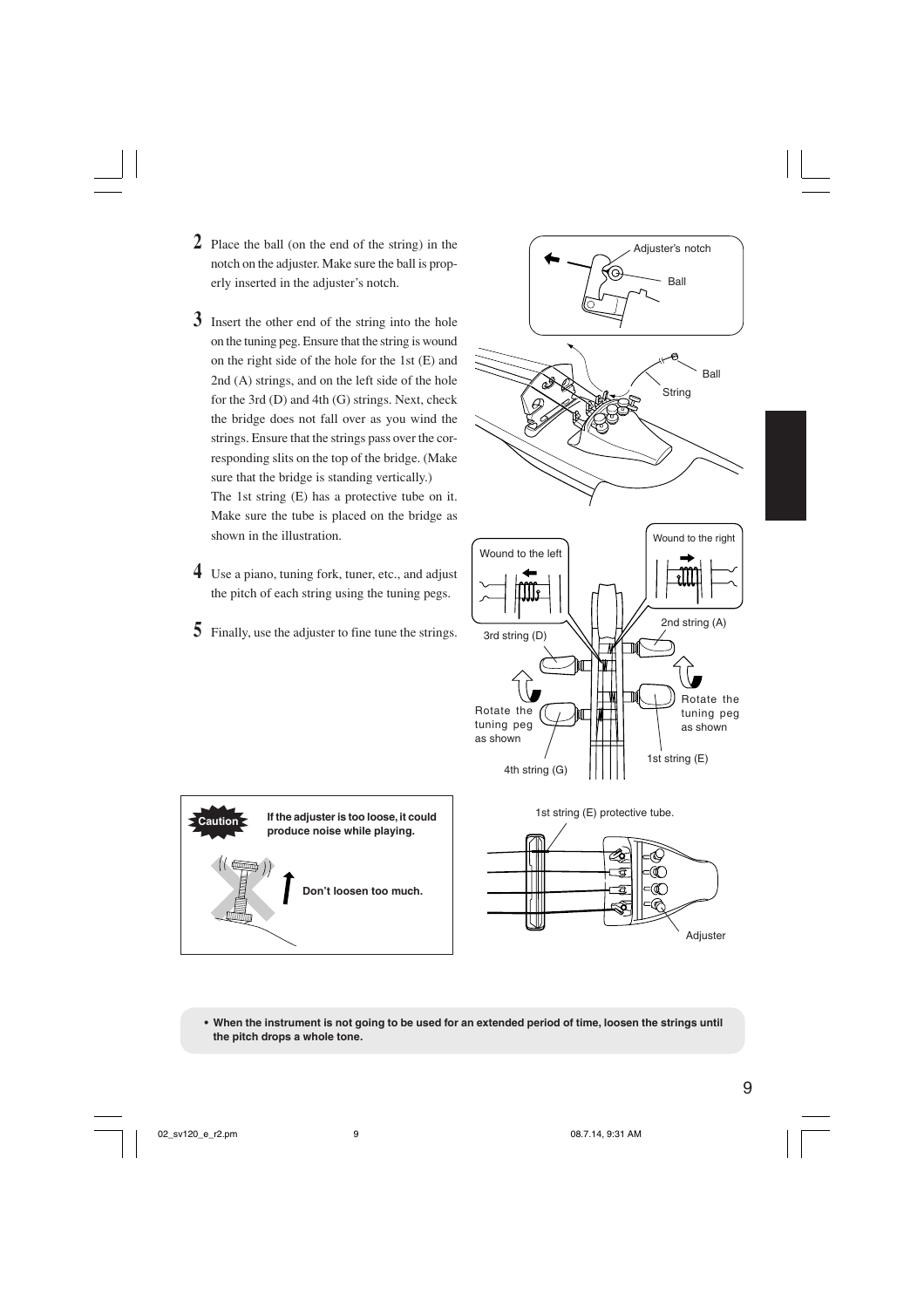# **Power Supply**

The Silent Violin can be operated with either battery or AC power. Always turn the power switch (OFF/ON/REV.ON) on the rear panel OFF before making AC power connections or replacing batteries.

### ■ **Using Batteries**

- **1** Open the battery compartment situated on the back of the Silent Violin.
- **2** Insert the two batteries supplied (SUM-3 (AA) size). Take careful note of the polarity markings as shown in the illustration above, and insert the batteries.
- **3** Replace the battery compartment cover.

![](_page_9_Figure_6.jpeg)

\* For customers in the Netherlands.

Bij dit produkt zijn batterijen geleverd. Wanneer deze leeg zijn, moet u ze niet weggooien maar inleveren als KCA.

**Slide the POWER switch to the ON position, the lamp will light green. Slide the switch to the REV. ON position, the lamp will flash red. When battery power is low, the lamp's color changes to orange, the sound becomes distorted, the Reverb does not properly function, and noise becomes audible. When one of these symptoms appears, take note of the following cautions and replace the batteries.**

![](_page_9_Picture_10.jpeg)

- **Always follow the +/– signs when inserting the batteries. Improper insertion may result in fire.**
- **Always replace worn batteries with a complete set of new batteries. Never mix new and old batteries. Do not mix different types of batteries (alkaline and manganese, or batteries from different manufacturers, or different types by the same manufacturer). Doing so may result in fire.**
- **To prevent possible damage to the unit due to battery leakage and unnecessary power drain, remove the batteries from the unit when it is not going to be used for an extended period of time.**
- **• The supplied battery is for demonstration purposes.**

### ■ Supplying AC Power

AC adaptor is optional, please purchase the optional power adaptor PA-3C or PA-3B.

- **1** Plug the adaptor's DC output cable into the Silent Violin's DC IN 9-12V jack located on the side of the instrument, making sure it is firmly inserted into the jack.
- **2** Plug the AC adaptor into a convenient wall AC power socket.
- **• Battery power is automatically disconnected when the AC adaptor is connected.**
- **• When using an AC adaptor, make sure you use only the appointed compatible adaptor. The use of an incompatible adaptor may result in damage to the instrument or cause fire, etc. Please use with caution.**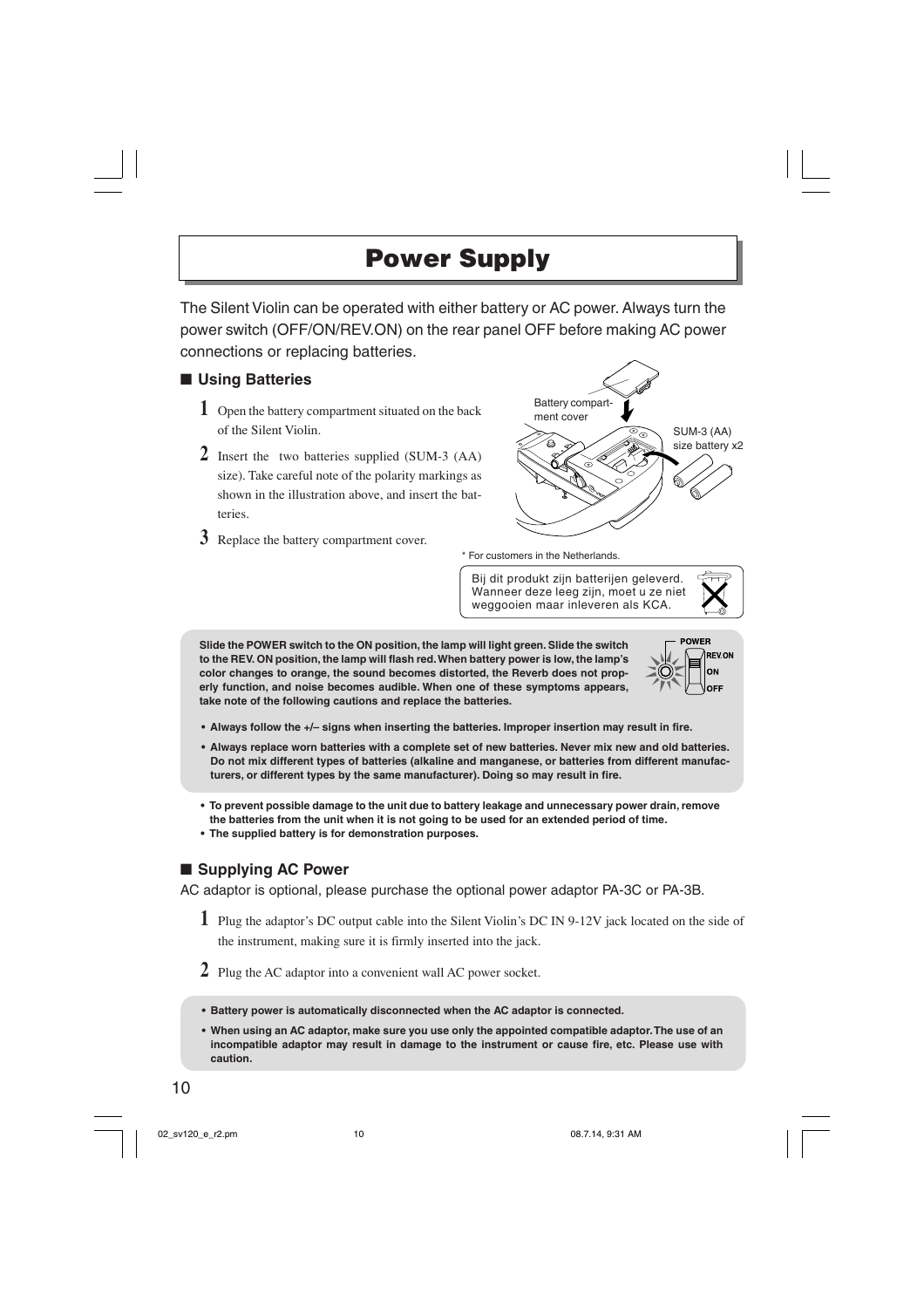# **Using the Controls**

- **1** Slide the POWER switch, located on the rear of the instrument, to its ON position. The lamp will light green.
- **2** Connect the stereo earphones to the PHONES jack on the side of the instrument, make sure that the L & R side earphones are used in the correct ears.
- **3** Rotate the VOLUME dial to the desired playing level.

![](_page_10_Picture_4.jpeg)

**• Do not operate at high volume levels when using earphones. Doing so can lead to irreparable damage to your hearing.**

# **The Reverb**

The Silent Violins incorporates Yamaha's DSP reverb technology. Play while trying out the three types of reverb.

- **1** Slide the POWER switch to the REV. ON position, the lamp will light red, and reverb will be applied to the Silent Violin's sound.
- **2** Slide the REVERB switch to select one of the three reverb modes.

![](_page_10_Figure_10.jpeg)

- ROOM mode ........ this reverb simulates the natural reverberation found in a room.
- HALL 1 mode ...... this reverb simulates the natural reverberation found in a hall.
- HALL 2 mode ...... the same reverb simulation as HALL 1 but with a longer decay time.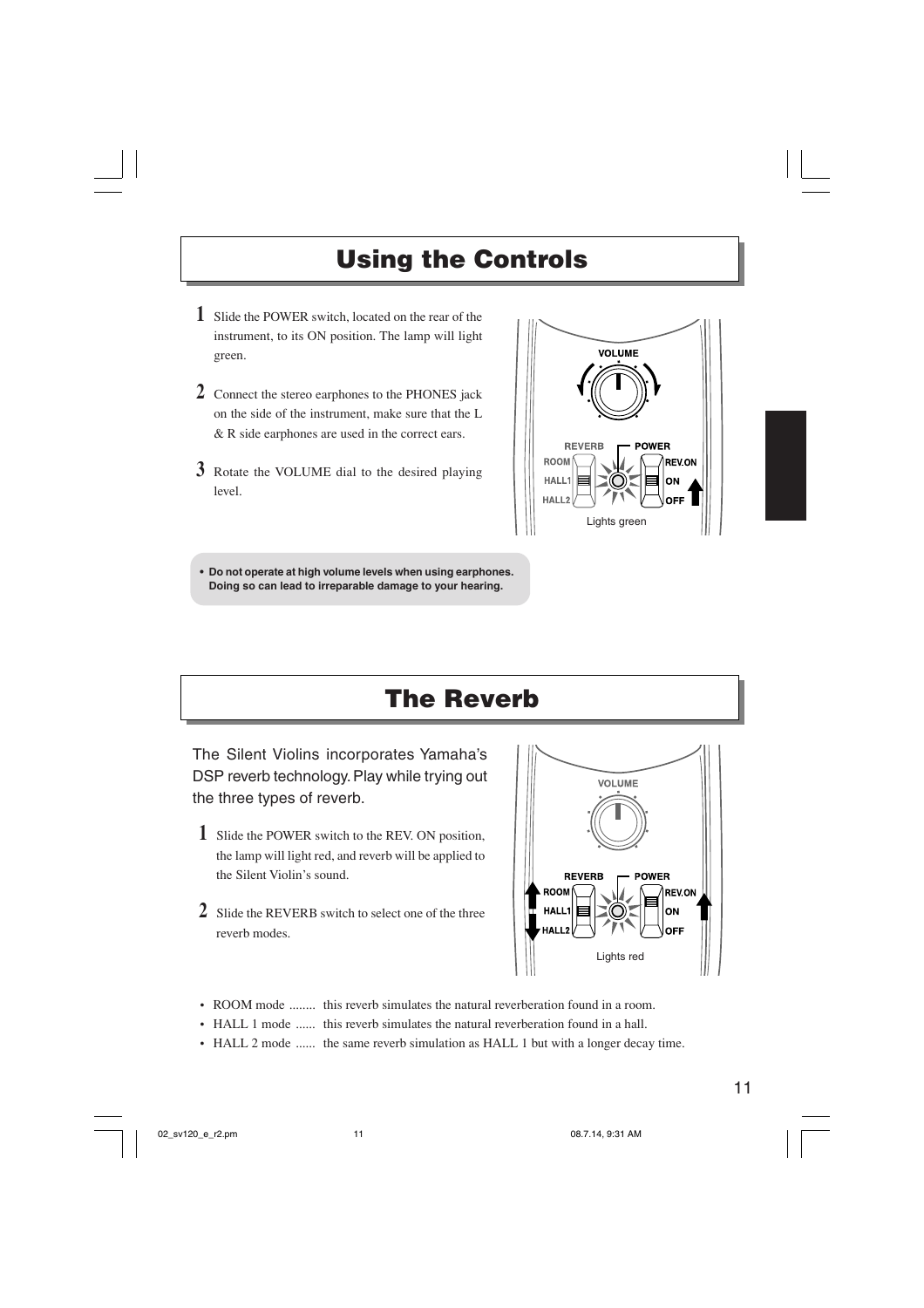# **Connecting External Devices**

![](_page_11_Figure_1.jpeg)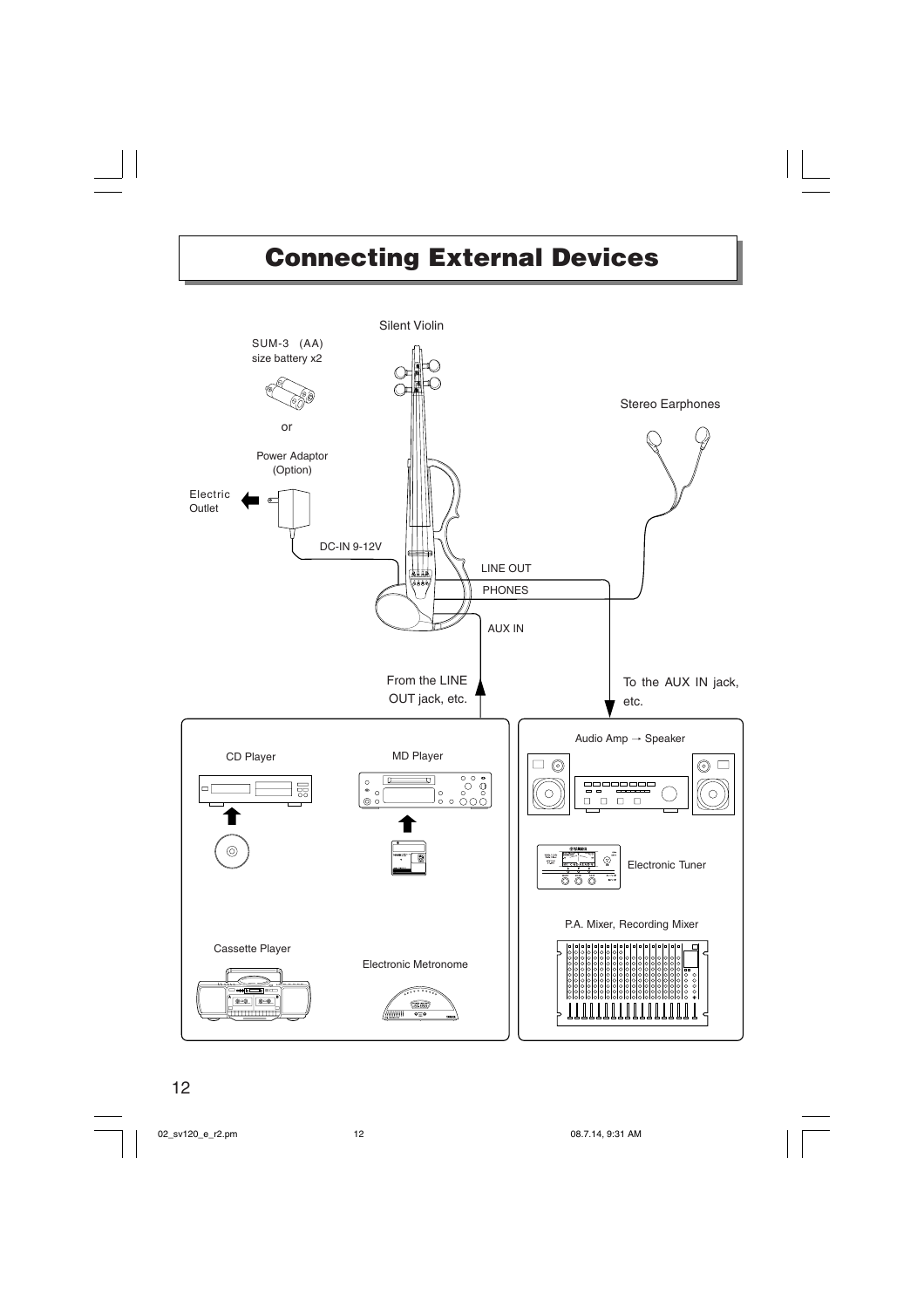### ■ **AUX IN** jack

- The AUX IN jack, located on the side of the instrument, can be used to connect an external stereo signal source to the Silent Violin. Connecting the audio output of a CD player, cassette player, etc. to the instrument allows you to play along with the external audio source.
- The AUX IN jack's signal level can be controlled with the AUX. VOL control.
- The stereo phone/stereo mini plug converter connected to the LINE OUT jack, can also be connected to the AUX IN jack. This allows you to connect a standard stereo (mono) phone plug to the AUX IN jack.

# ■ **LINE OUT jack**

• The LINE OUT jack, located on the side panel, delivers the stereo signal of the Silent Violin to external audio equipment.

Use an audio cable to connect the instrument to the audio input jack of external speakers, mixing console, cassette player, etc. to listen from external audio equipment or recording. You can also connect this jack to the INPUT jack on an electronic tuner and tune the Silent Violin like an electronic instrument using the instrument's output signal.

- When you purchased the Silent Violin (factory set), the stereo phone/stereo mini plug converter is connected to the LINE OUT mini jack. This allows you to connect a standard stereo (mono) phone plug to the LINE OUT jack.
- The stereo phone/stereo mini plug converter can also be connected to the PHONES jack. This allows you to connect a pair of headphones that are only equipped with a standard phone plug to the PHONES jack.
- **• Before connecting the Silent Violin to any external devices, make sure that the power of all related devices is turned OFF. Set the volume level of any external audio sources to the minimum level before connecting anything. High volume settings could cause damage to the equipment and your hearing.**
- **• If a connection cord is unplugged while the power is ON, it may result in damage to the equipment. The sudden shock to your ears may be great, so please use with care.**
- **• Be careful not to step on the cord. The cord may break, equipment may be damaged, and this may cause a substantial shock to your ears.**
- **• The signal from the Silent Violin's output jacks must NEVER be returned to the AUX IN jack, either directly or through external equipment. Doing so will result in feedback which may cause damage to the internal electronics.**
- **• Commercially available mini plug cables sometimes are equipped with plugs featuring a larger base (grip) diameter (see A in illustration on the right) which may cause faulty contact when used with this instrument.**

**Please make sure to use a audio cable identical to the one supplied with the instrument.**

![](_page_12_Figure_15.jpeg)